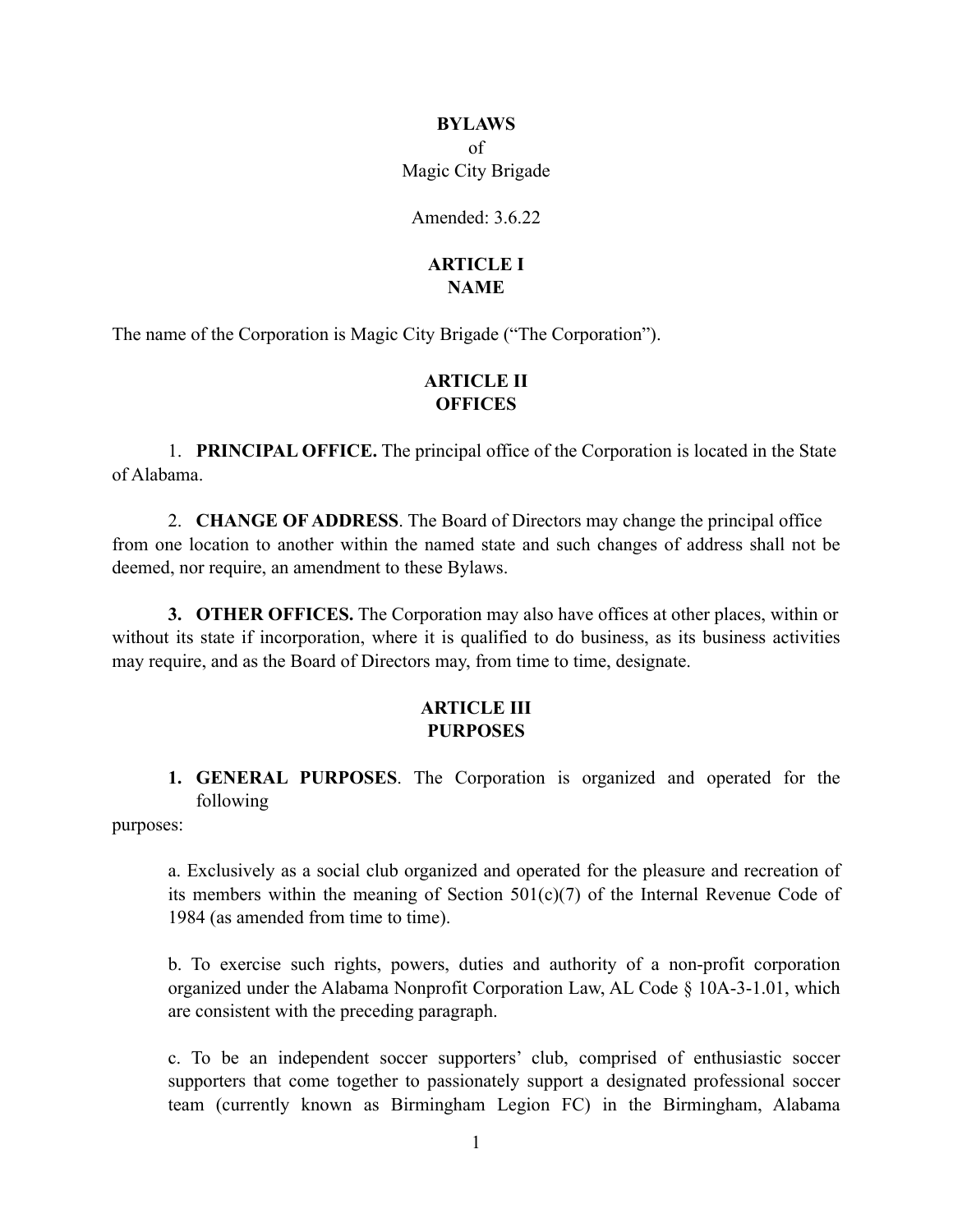metropolitan region, the United States Men's National Team and the United States Women's National Team (collectively "Team USA") and any other local amateur soccer team(s) designated by the Corporation in the Birmingham, Alabama metropolitan region ("the amateur club(s)") (collectively "The supported clubs").

**2. SPECIFIC PURPOSES** The specific purposes of the Corporation include, without limitation, the following:

- a. To organize and conduct social and recreational gatherings of members before, during and after home and away matches of Birmingham Legion FC for the purposes of engaging in visible, enthusiastic support of Birmingham Legion FC.
- b. To gather to create elaborate choreographies using songs, chants, instruments, flags, cards, banners etc. to display on game day to support Birmingham Legion FC.
- c. To organize and conduct social and recreational outings for members, including other sporting events, during the offseason of Birmingham Legion FC.
- d. To organize and conduct social and recreational gatherings of members before, during and after Team USA matched played in the Birmingham, Alabama metropolitan region for the purposes of engaging in visible, enthusiastic support of Team USA.
- e. To provide a means for members to actively participate in supporting and promoting the game of soccer at the grassroots level in the Birmingham, Alabama metropolitan region, including, without limitation, organizing and conducting social and recreational gatherings of members before, during and after home matches of the amateur club(s).
- f. To engage in other activities for the recreation of the members that are consistent with the general purposes set forth above.
- g. To collaborate, where necessary, with other like-minded organizations to organize and conduct activities consistent with the general and specific purposes set forth above.

# **ARTICLE IV ANTIDISCRIMINATION**

The Corporation shall not discriminate on the basis of ancestry, color or race; cultural or ethnic background; economic disadvantage; ideological, philosophical or political belief or affiliation; marital or parental status; national or regional origin; physical disability; religion or religious or denominational affiliation; gender or sexual orientation; or age. The Corporation shall not encourage or condone discrimination, either implicitly or explicitly, and shall discourage discrimination on any such basis.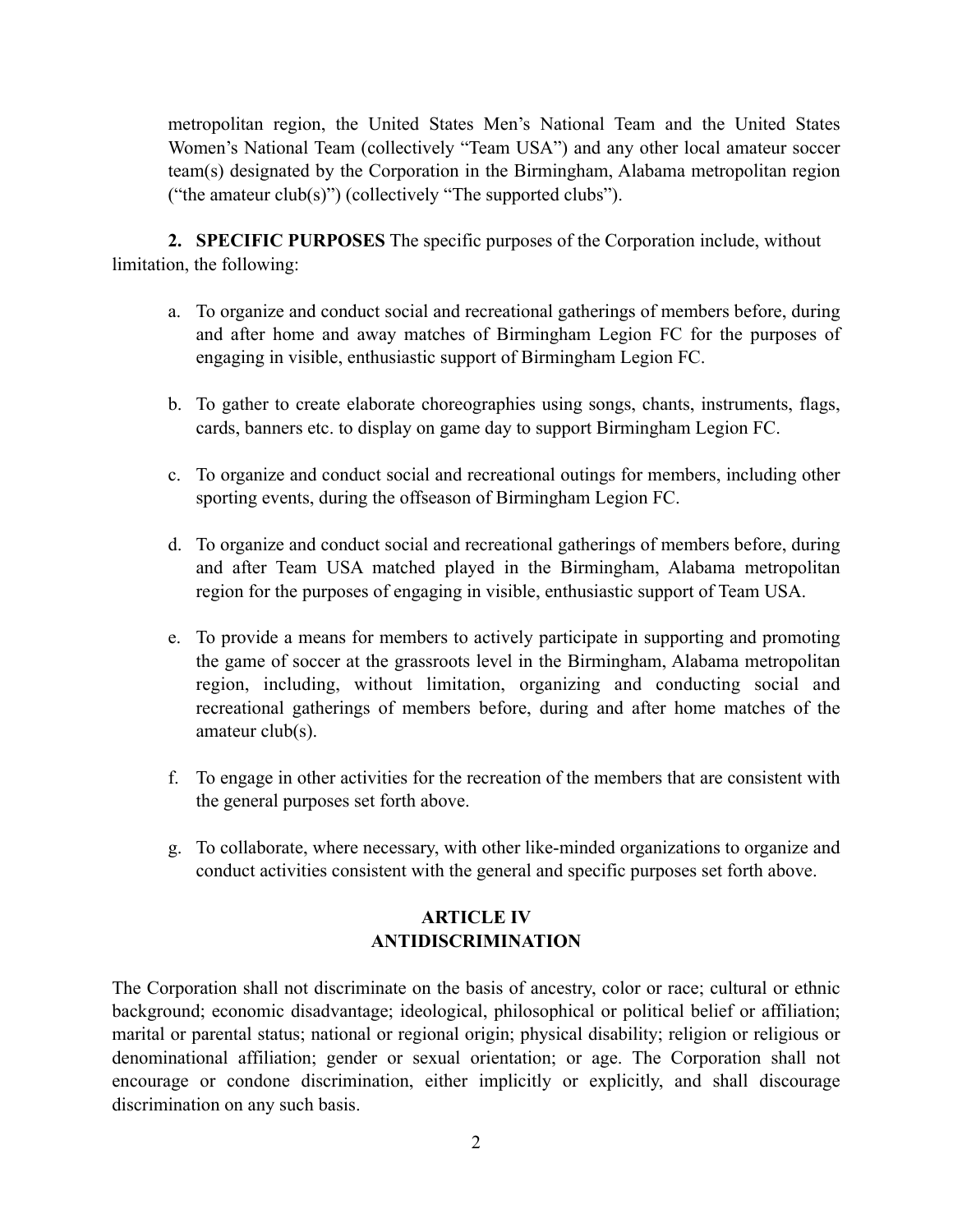# **ARTICLE V MEMBERSHIP**

**1. MEMBERSHIP COMPOSITION.** The Corporation is made up of members rather than shareholders.

**2. ELIGIBILITY FOR MEMBERSHIP.** Any person shall be qualified to become a member of the Corporation upon payment of their annual dues, the amount which will be decided upon by the Board of Directors before any new calendar year.

**3. MEMBERSHIP RECORDING.** Corporation members are to be added to the electronic Magic City Brigade club registry and/or database.

**4. CLASSIFICATION OF MEMBERS.** There shall be one class of members.

**5. DURATION.** The duration of a membership shall be one (1) calendar year. Corporation membership is not transferable to another person.

**6. VOTING PRIVILEGES.** All members shall have voting privileges of one vote per person.

**7. LIABILITIES OF MEMBERS.** No member of the Corporation shall be personally liable to its creditors or for any indebtedness or liability and any and all creditors shall look only to the Corporation's assets for payment.

**8. MEMBERSHIP CODE OF CONDUCT.** When any person applies to become a member in the Corporation, they must agree to adhere to the published *Magic City Brigade Code of Conduct* (as amended from time to time). If said person fails to agree to the *Magic City Brigade Code of Conduct*, upon applying for membership, membership will be denied, and any dues paid will be returned in full.

**9. CONFLICT OF INTEREST.** Members shall be permitted to possess membership in similar groups; however, it may be classified as a conflict of interest under the following conditions:

- a. The member is a part of the leadership of a separate group dedicated to supporting Birmingham Legion FC
- b. The member is a part of the leadership of a separate group dedicated to supporting another team that competes in the USL Championship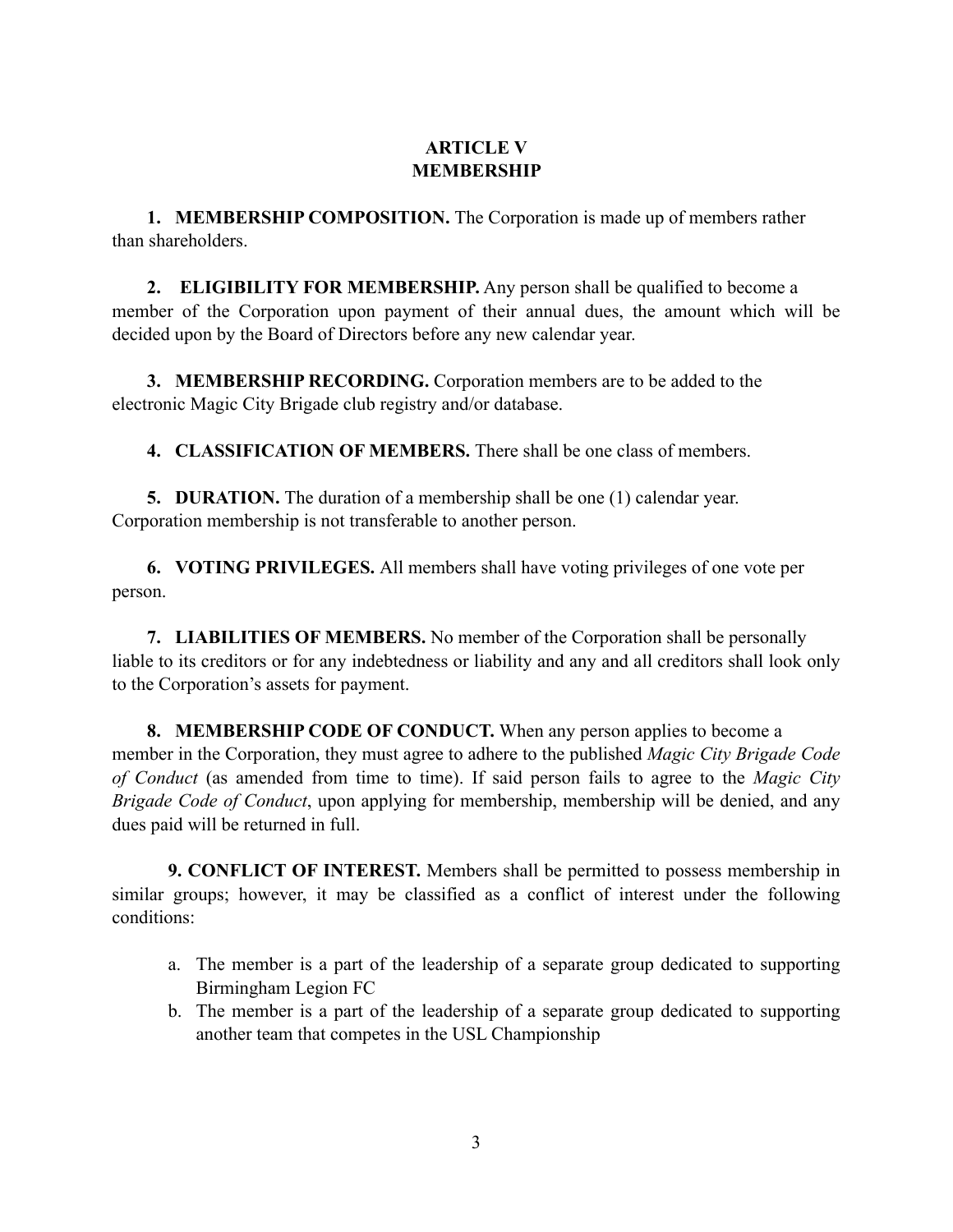If a member is determined to have a conflict of interest, they will have the opportunity to forfeit their role in the other group. A refusal will result in their membership being terminated.

**9. TERMINATION OF CORPORATION MEMBERSHIP.** Membership may be terminated in accordance with the following conditions:

### **a. Death**.

- **b. Expulsion.** Any Corporation Member who (1) fails to satisfy the membership criteria; (2) violates any part of the *Magic City Brigade Code of Conduct*; or (3) otherwise engages in unworthy conduct tending to bring disrepute on the Corporation may be called before the Corporation Board of Directors for review. Upon conclusion of a review, said person's membership may be terminated by an at least two thirds (2/3) affirmative vote of all the Board of Directors on a case-by-case basis. Nothing in these Bylaws shall be construed as granting to any member a continued expectation of membership in the Corporation. Members terminated because of expulsion may not renew their membership in the Corporation without obtaining the affirmative majority vote of all the Board of Directors. Expulsion shall not relieve a member of any unpaid dues, or other charges previously accrued.
- **c. Automatic Forfeiture**. Any Corporation Member who fails to remit their Corporation Membership dues shall be automatically considered removed from Corporation Membership. Members who automatically forfeit their membership may reactivate their membership by remitting the current year's membership dues.
- **d. Resignation of Membership.** Any Corporation Member may resign their membership at any time by delivering to any Corporation Officer a written or electronic notice of resignation. The resignation of Corporation Membership shall become effective on the date stated in the written or electronic notice. In the event the written or electronic notice of resignation does not contain an effective date, the date the Corporation Member delivers the written or electronic notice to any Corporation Officer shall become the date of resignation. Members who automatically forfeit their membership may reactivate their membership by remitting the membership dues for any future membership term. If a member wishes to reactivate their membership in the same term they resigned, they may do so by delivering a written or electronic notice to that effect. Their membership will then be reinstated for that current membership term, as long as their membership dues for that term have been previously remitted in full. Resignation shall not relieve a member of any unpaid dues, or other charges previously accrued.

### **11. PROPERTY INTERESTS UPON TERMINATION OF MEMBERSHIP.**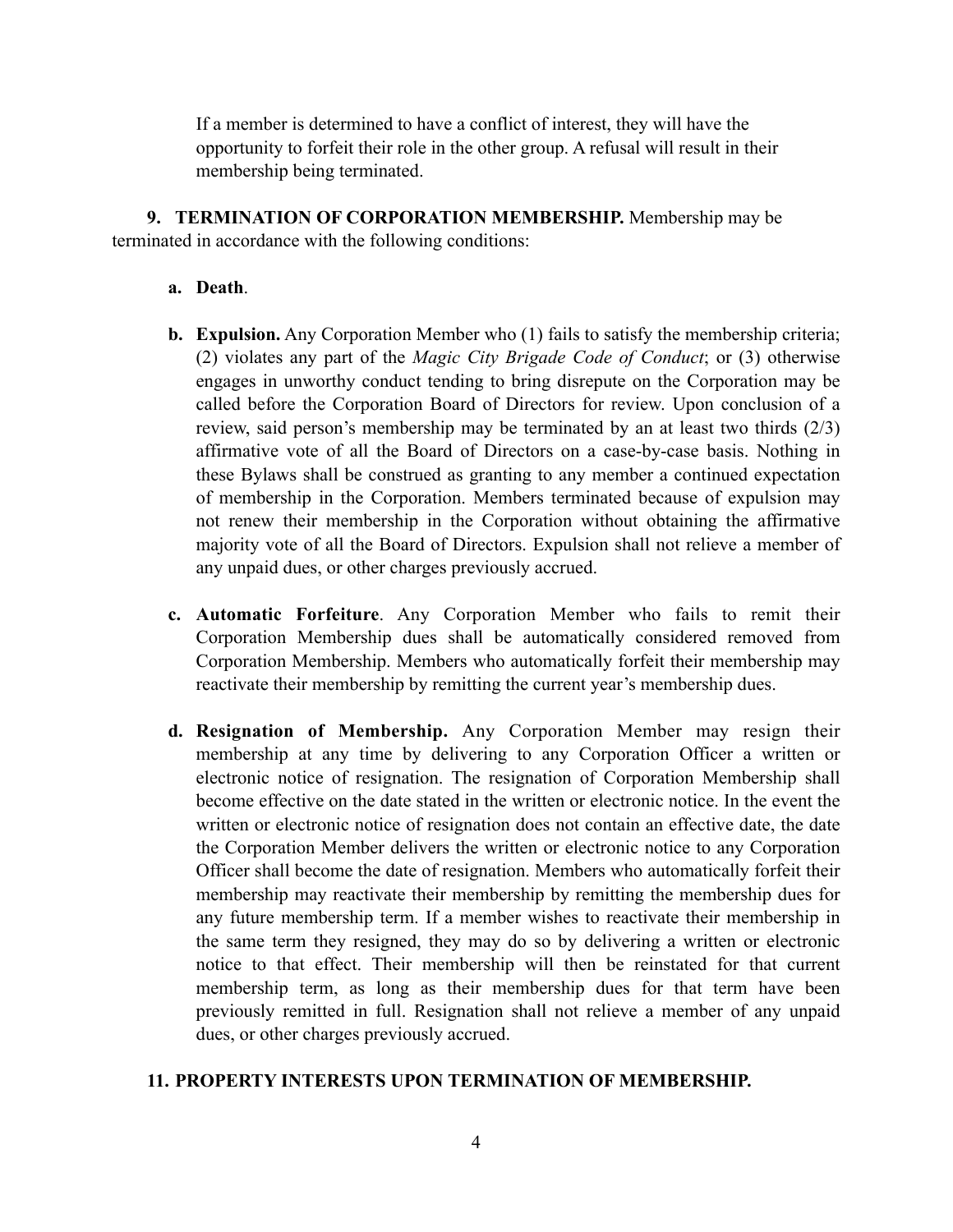Members shall have no interest in the property, assets or privileges of the Corporation. Cessation of membership shall operate as a release and assignment to the Corporation of all right, title and interest of any member, but shall not affect any indebtedness of the Corporation to such member.

*NOTE: It is the policy of the Magic City Brigade to openly welcome guests and visitors to Corporation functions and events (unless said events are specified as members-only). Guests and visitors do not enjoy the privileges of Corporation membership, nor do they pay any dues or assessments to the Corporation, and they are not entitled to the privileges of Corporation membership until they become regular members of the Corporation.*

### **ARTICLE VI MEETING OF MEMBERS**

1. **ANNUAL MEETING**. The annual meeting of the Corporation members for the election of Directors and other such business as may properly come before such meeting shall be held once each year within the United States at a place and time to be selected by the Board of Directors. However, the date of this meeting shall be no later than December 1<sup>st</sup> during an election year. A minimum of ten (10) days and maximum of fifty (50) days' written notice of such meeting shall be given to each member via email to the member's last known email address and a notice containing this information shall also be published in any electronic media generally utilized for Corporation communication.

**2. SPECIAL MEETINGS.** Special Corporation Membership Meetings may be held at such time and place as the Corporation President may determine. Special meetings may also be called by an affirmative majority vote of all the Board of Directors. Notice of Special Corporation Membership Meetings, stating the location, time and purpose of the meeting shall be given in the same manner as the notice required for the regular meetings, or by special letter.

**3. QUORUM.** A quorum is required for any Corporation Membership Meeting; a quorum shall consist of at least one-third (1/3) of the Corporation Members in person or by proxy but not less than ten (10) Corporation Members.

**4. APPOINTMENT OF TEMPORARY CHAIRMAN.** In the absence of the Corporation President, Corporation Vice President, Corporation Secretary and Corporation Treasurer, a temporary meeting Chairman may be appointed by the Chapter Board of Directors and shall act as the presiding officer.

**5. VOTES.** At every meeting of the Corporation Members, each voting Corporation Member may have one vote on any question or resolution. In the absence of a Corporation Member, that Corporation Member shall have the right to vote by proxy. The Corporation Board of Directors shall be responsible for the method by which any proxy votes are issued, accepted, or counted.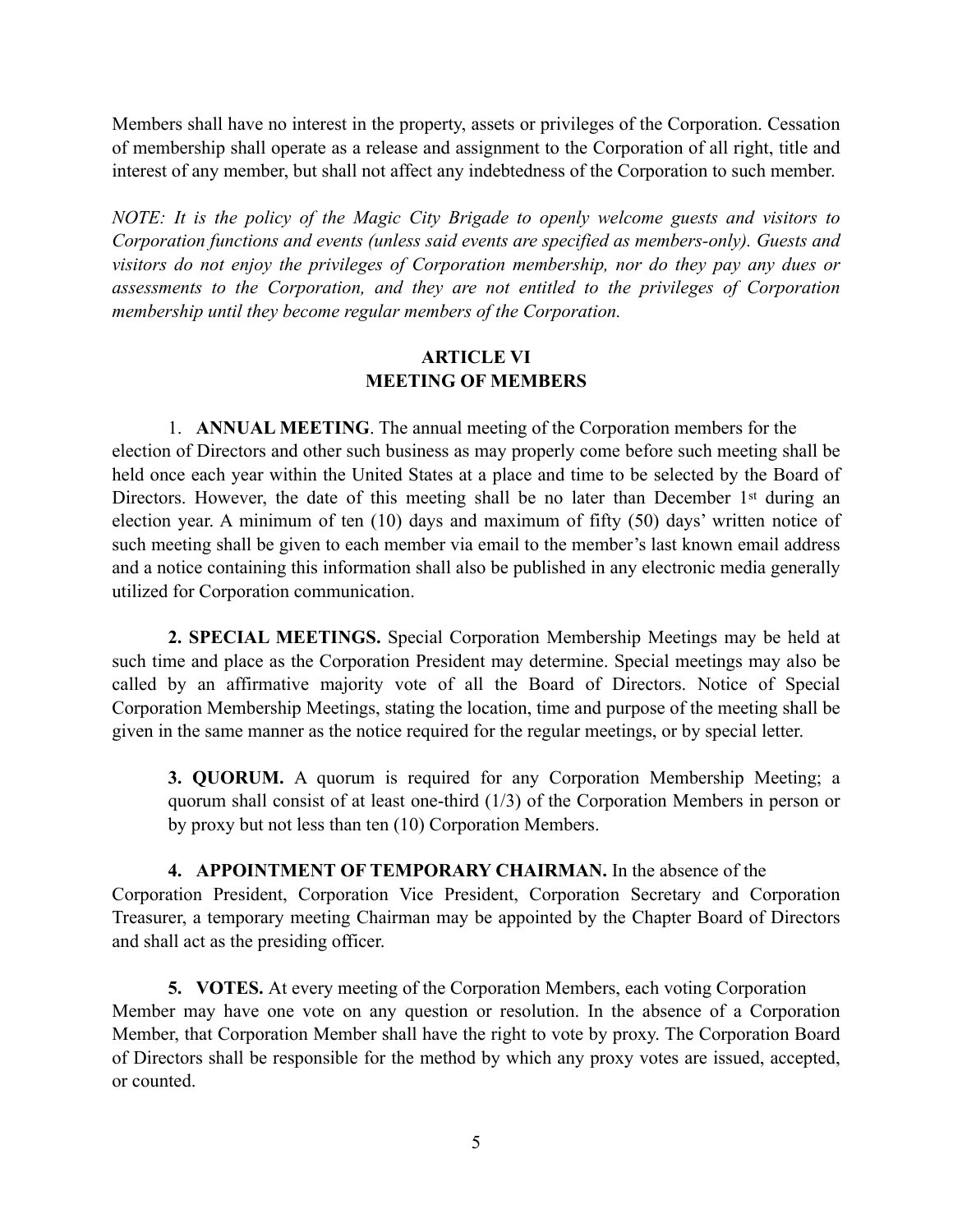**6. MAJORITY.** A simple majority of Corporation Members that are eligible to vote must be present or represented by proxy for the adoption of any resolution.

### **ARTICLE VII RECORDS OF MEETINGS**

There shall be a written agenda for each meeting, and minutes of each meeting shall be prepared. Minutes of a meeting shall reflect the identities of those Directors in attendance at the meeting and, after approval, shall be dated and signed by the Secretary or his or her designee.

### **ARTICLE VIII CORPORATION OFFICERS AND THEIR ELECTION**

**1. OFFICERS.** The Corporation Officers elected to sit on the Corporation Board of Directors shall be President, Vice President, Secretary, Treasure, and an additional At-Large **Officer** 

**2. INDIVIDUALS HOLDING MULTIPLE OFFICES.** Any two or more offices may be held by the same person, except the offices of President and Vice President as well as President and Secretary.

**3. TERM OF OFFICE.** The term of office for all Corporation Officers shall be two (2) years, beginning at the time of incorporation. The elected officers shall assume the duties of their individual offices immediately upon being formally installed therein. No officer shall be granted a term of office longer than two (2) years unless subsequently re-elected.

**4. QUALIFICATION OF OFFICERS.** Officers must be a member of this Corporation, and must be twenty-one (21) years of age or older in order to serve as an officer.

**5. DATE OF ELECTION.** The biennial election of Corporation officers shall take place over a period of no less than one (1) week before the date of the annual members meeting. To be elected, an officer shall receive the affirmative vote of a majority of the votes cast at an election. During the annual members meeting, the results of the Board of Directors election will be announced to those members present and distributed through the normal Corporation modes of communication to the wider membership thereafter.

**6. ANNOUNCEMENT OF BIENNIAL ELECTION.** All Corporation members shall be notified of the dates of the election period at least two (2) weeks before the election period opens. A notice containing this information shall also be published in any electronic media generally utilized for Corporation communication.

**7. NOMINATION OF CANDIDATES FOR ELECTIVE OFFICES.** Nominations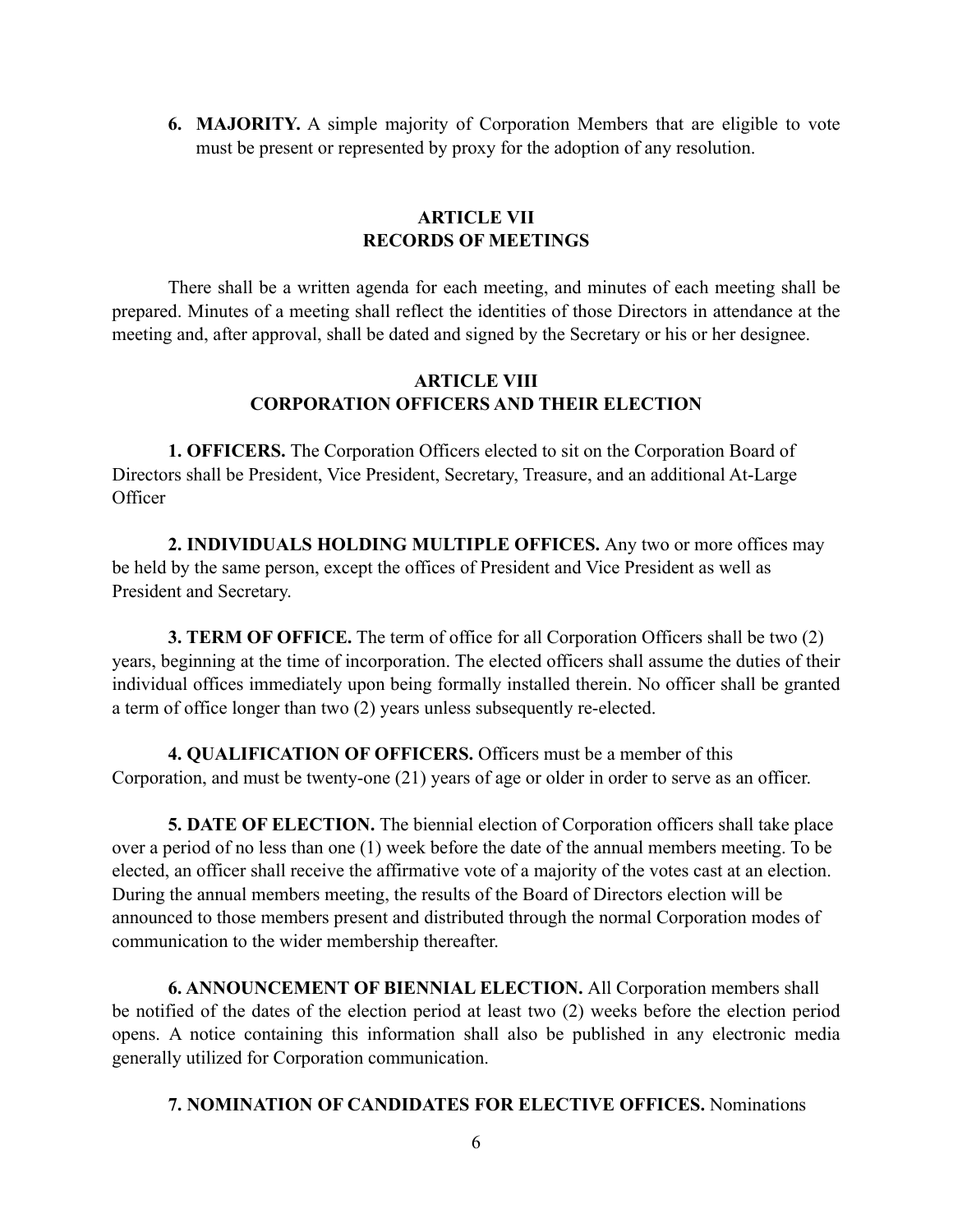for elective officers shall be opened no later than four weeks prior to the election. Candidates for elective office must be nominated by a Corporation member. A Corporation member may nominate himself or herself. Nominations for elective offices shall remain open until one week prior to the Corporation vote on the position. A candidate may decline nomination or election. Current nomination lists shall be sent to Corporation members and published in any electronic media generally used for Corporation communication no later than one week prior to the election.

### **8. CAMPAIGN PLATFORMS.** Candidates can provide the Corporation with a

statement of their campaign platform Statements may not exceed one page. These statements will be made available to Corporation members prior to the election.

**9. VOTING PROCEDURE.** The voting procedure shall be as follows:

a. If an elective office has no nominated candidates, the Corporation Officers may postpone the election for that office until the end of the election of other offices. If there are still vacant offices, the elections due that office will be automatically postponed until the next regular Corporation meeting or an additional Special Members Meeting, if deemed necessary by the Board of Directors.

b. Votes may be cast in person, by paper ballot, or by electronic means at the discretion of the current, sitting Board of Directors. In most cases, this voting will take place by electronic means only - most likely via a ballot or form hosted online.

c. The Corporation vote shall be recorded, but not published, in Corporation minutes.

d. Officers shall be elected by a majority of voting members. If more than two (2) candidates are running for any office, the ballot for that position should implement ranked choice voting to eliminate the potential need for successive votes.

**10. INSPECTORS OF ELECTION.** The Board of Directors in advance of any meeting of the members may appoint one or more inspectors of election to act at the meeting. In case any person appointed as an inspector fails to appear or act, the vacancy may be filled by the Board of Directors in advance of the meeting or at the meeting itself. No candidate for Director shall act as inspector at that meeting.

**11. VACATION OF CORPORATION OFFICE.** A Corporation Officer may be relieved of their position in accordance with the following conditions:

### a. **Death**.

b. **Expulsion.** Any Corporation Officer may be removed during their term by an at least majority affirmative vote of all the Board of Directors whenever, in their judgment,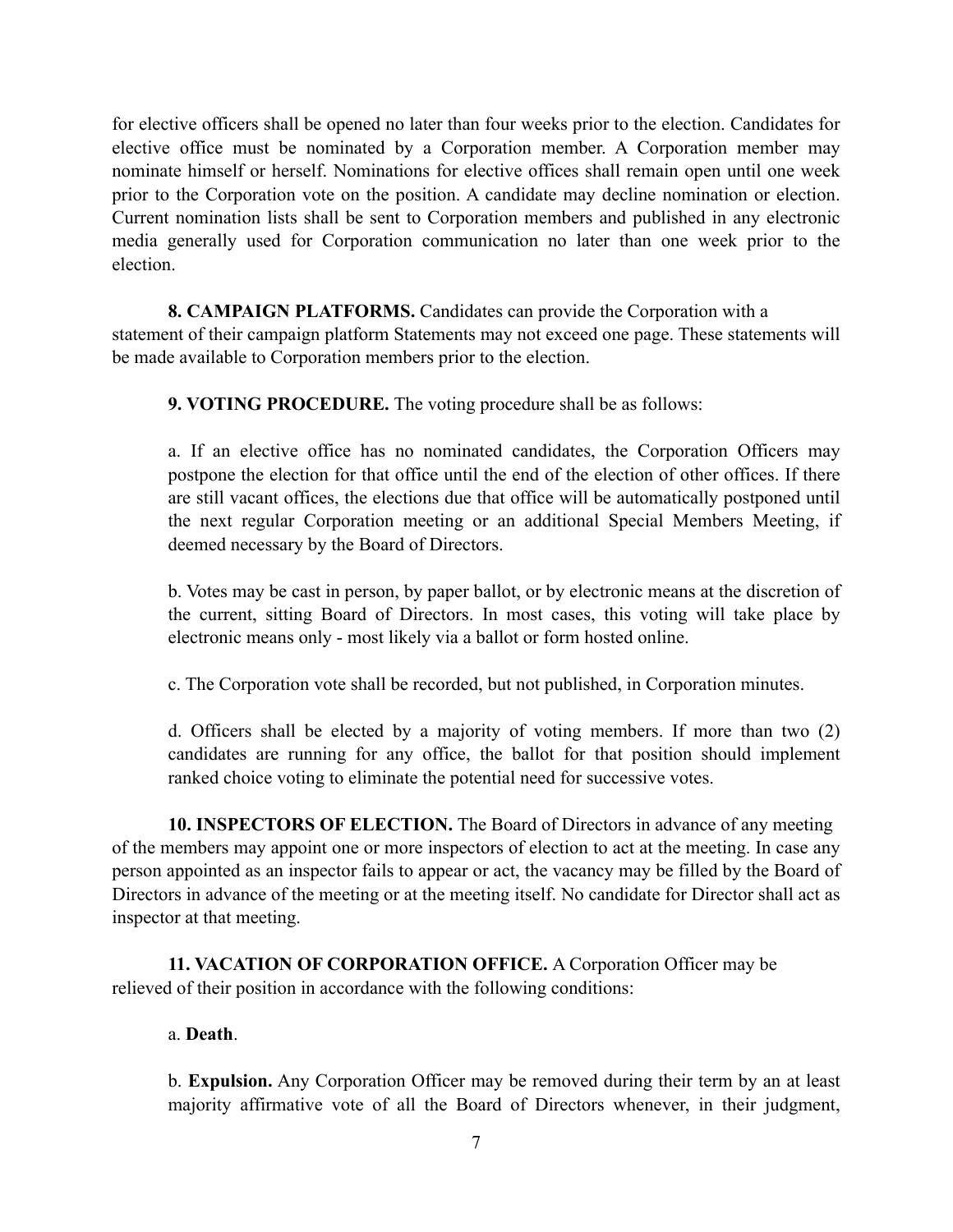removal would serve the best interests of the Corporation. Cause of removal exists include, without limitation, whenever a Director:

(1) fails to attend 3 regular meetings of the Board of Directors in any 12-month period;

(2) is convicted of a felony;

(3) has committed a material breach of his or her fiduciary duty;

(4) has committed an act of moral turpitude;

(5) engages in any conduct which disparages the reputation or standing of the Corporation or any of its Directors or officers; or

(6) ceases to be a member in good standing of the Corporation, or otherwise fails to be eligible for the position of Director when in office as a director.

(7) obtains membership in a separate group dedicated to supporting Birmingham Legion FC or another team that competes in the USL Championship and refuses to either give up the membership or resign from their position.

c. **Resignation of Office.** Any Corporation Officer may resign from their position at any time by delivering to any other Corporation Officer a written or electronic notice of resignation. The vacating of office shall become effective on the date stated in the written or electronic notice. In the event the written or electronic notice of resignation does not contain an effective date, the date the Corporation Officer delivers the written or electronic notice to any other Corporation Officer shall become the date of resignation.

**12. FILLING OF VACATED OFFICE.** If the office of President, Vice President,

Secretary or Treasurer becomes vacant for any reason, the Corporation Board of Directors shall elect a successor who shall hold the office for the remainder of the normal term, or at the option of the Corporation Board of Directors, hold a special election to fill the vacancy.

**13. DUTIES OF OFFICERS**. The elected officers of this Corporation shall have the following duties:

a. **President.** The Corporation President shall be the Chief Executive Officer and Chairperson of the Corporation Board of Directors. The Corporation President shall have, subject to the advice, direction and control of the Corporation Board of Directors, general charge of the Corporation business. The Corporation President shall appoint any special standing committees or representatives of the Corporation. The Corporation President shall jointly execute with the Corporation Secretary all contracts and instruments which have been first been approved by the Corporation Board of Directors. The Corporation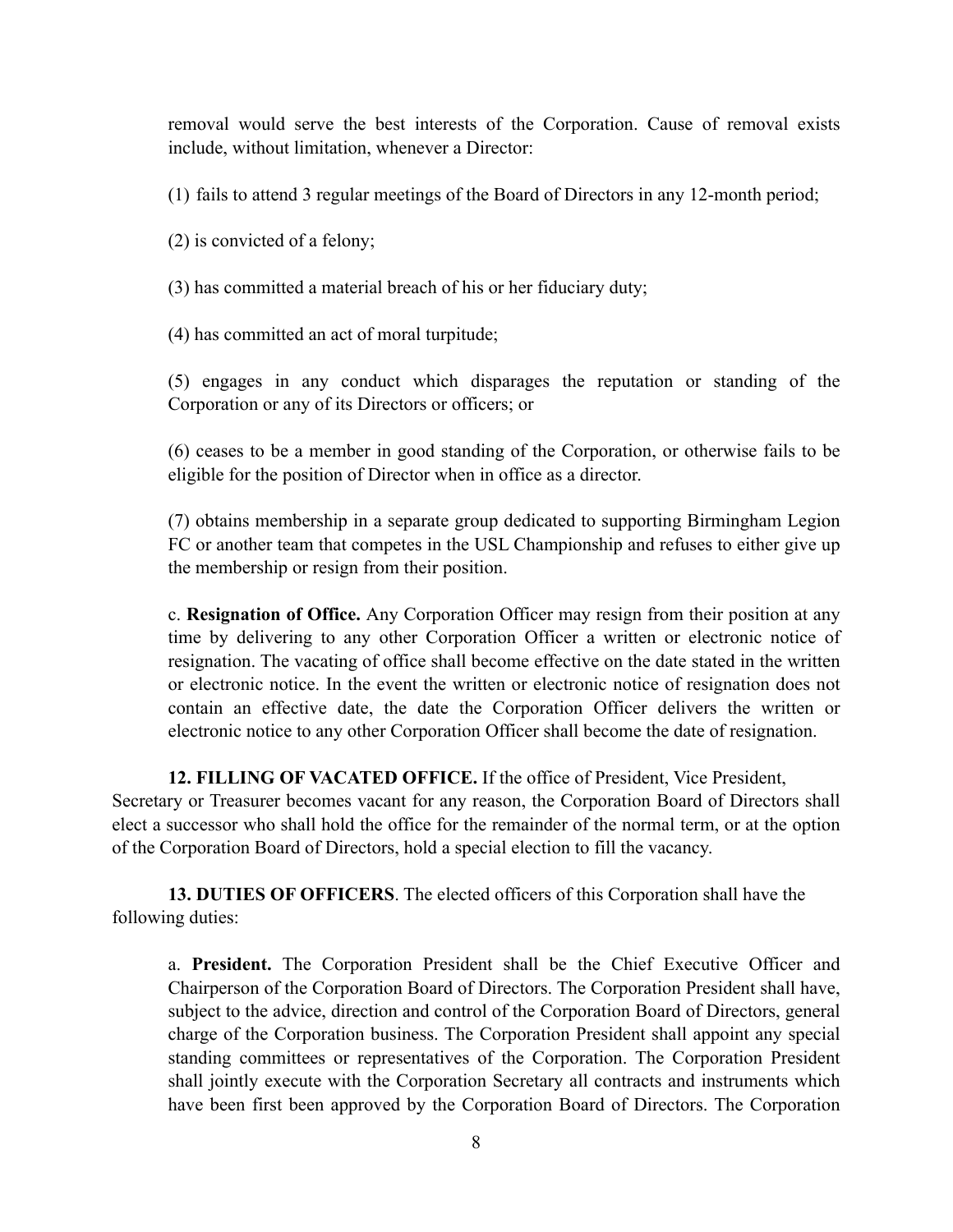President shall be present at the Annual meeting of the members and shall report on the condition of the business of the Corporation. The Corporation President may call any Special Meeting of the members of the Corporation Board of Directors and/or general Corporation membership. In case of the absence or disability of the Corporation Treasurer, the Corporation President may execute checks for expenditures authorized by the Corporation Board of Directors.

b. **Vice President.** The Corporation Vice President shall be vested with all the powers and authority of the Corporation Vice President and shall perform the duties of the Corporation President in the case of the Corporation President's absence, disability, or inability, or any reason. The Corporation Vice President shall also perform such duties connected with the operations of the Corporation at the suggestion or direction of the Corporation President. The Corporation Vice President may annually recruit a certified public accountant or an appropriate group of Corporation members to verify that the financial records of the Corporation are in order. The Board of Directors can determine how they want the report to be delivered, written or oral.

c. **Secretary.** The Corporation Secretary shall have the responsibility to take and publish minutes of all meetings. The Corporation Secretary is responsible for publishing notice of all regularly scheduled membership and Corporation Board of Directors meetings. In addition, the Corporation Secretary is also responsible for publishing notice of special membership meetings. The Corporation Secretary, assisted by other Corporation officers as appropriate, shall keep a membership list showing the name (and contact details) of each member. The Corporation Secretary shall also be responsible for maintaining the currency and security of the original copies of the Corporation Bylaws, non-profit incorporation documents, tax-exemption documents, Federal Employer Identification number (FEIN), and any other books, papers and records as the Corporation Officers or Corporation Board of Directors direct. The Corporation Secretary shall jointly execute with the Corporation President all contracts and instruments which have been first been approved by the Corporation Board of Directors. The Corporation Secretary shall perform all other duties incident to the office of Corporation Secretary, subject to the control of the Corporation President and the Corporation Board of Directors.

#### d. **Treasurer.** The Corporation Treasurer shall execute all checks authorized by the

Corporation Board of Directors. The Corporation Treasurer shall receive and deposit all funds in a financial institution recognized by the Federal Deposit Insurance Corporation (FDIC) or National Credit Union Administration (NCUA), and approved by the Corporation Board of Directors. The Corporation Treasurer shall also account for all receipts, disbursements, and the balance of funds on hand. The Chapter Treasurer shall perform all other duties subject to the control of the Corporation President and Corporation Board of Directors. The Corporation Treasurer shall ensure the Corporation obtains and maintains a Federal Employer Identification Number. The Corporation Treasurer shall be responsible for the accurate maintenance of any relevant insurance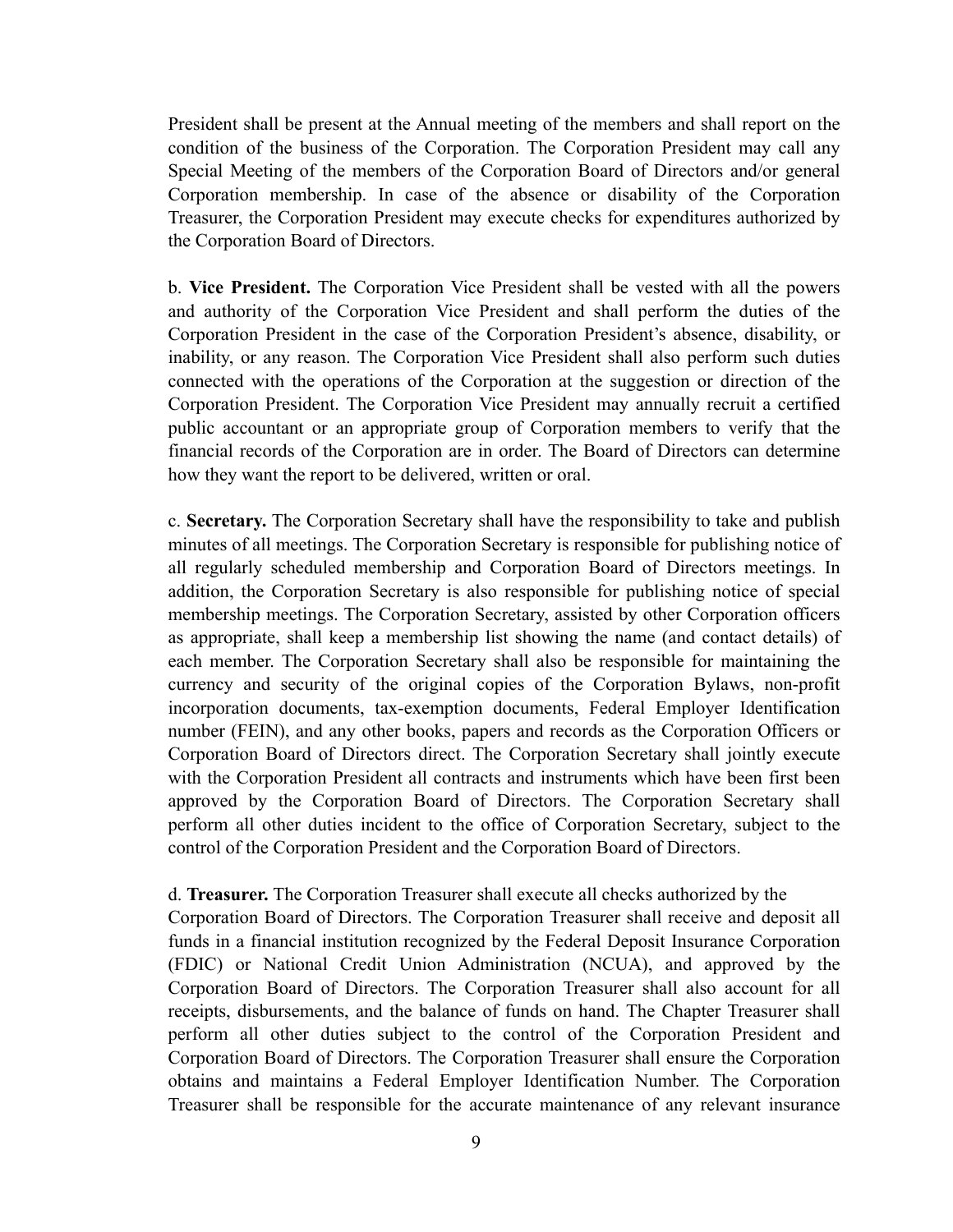records, including the proper application, binding and premium payment. The Corporation Treasurer shall be responsible for processing and monitoring all relevant yearly tax returns for the Corporation, as required by its status under Section  $501(c)(7)$  of the Internal Revenue Code, as amended from time to time. By resolution of the Corporation Board of Directors, the Corporation may require joint signatures on all checks drawn on Corporation accounts.

### **14. ASSUMPTION OF OFFICE AND TRANSITION.**

**a. Assumption of office.** Newly elected Officers shall assume their positions upon the official announcement of election results at the annual members meeting.

**b. Transition meeting.** An official transition meeting shall take place between the outgoing and incoming Officers no later than fourteen (14) days after the election results are announced. This meeting should ensure all materials, accounts and information are properly and timely transferred to the incoming Officers.

**c. Election before the season ends.** In the event the election process is completed before Legion FC's season ends, the outgoing and incoming Officers shall work together to handle any remaining events.

## **ARTICLE IX RECALL AN ELECTION**

- **1. PROCEDURES.** The procedures to recall an election are as follows:
- a. A recall of an election may be made within forty-eight (48) hours of said election for "good and sufficient cause". The request for recall and the supporting rationale therefor must be submitted in writing to the Board of Directors that held the elections as well as the resulting Board of Directors.
- b. The Board of Directors must hold an emergency meeting of members within five (5) days of the receipt of the request for recall. During the meeting, a motion must be made by the pursuing party to set aside the current election and call for a new election. The motion must have a second and the floor must then be opened for discussion.
- c. A two-thirds vote (2/3) vote of the Corporation members is needed in order to recall the election. If the two-thirds (2/3) vote is not achieved, the current election results stand. If the vote returned is in favor of a recall, the former Board of Directors must make a new announcement regarding the time, place and procedure for election giving at least five (5) days and no more than ten (10) days' notice.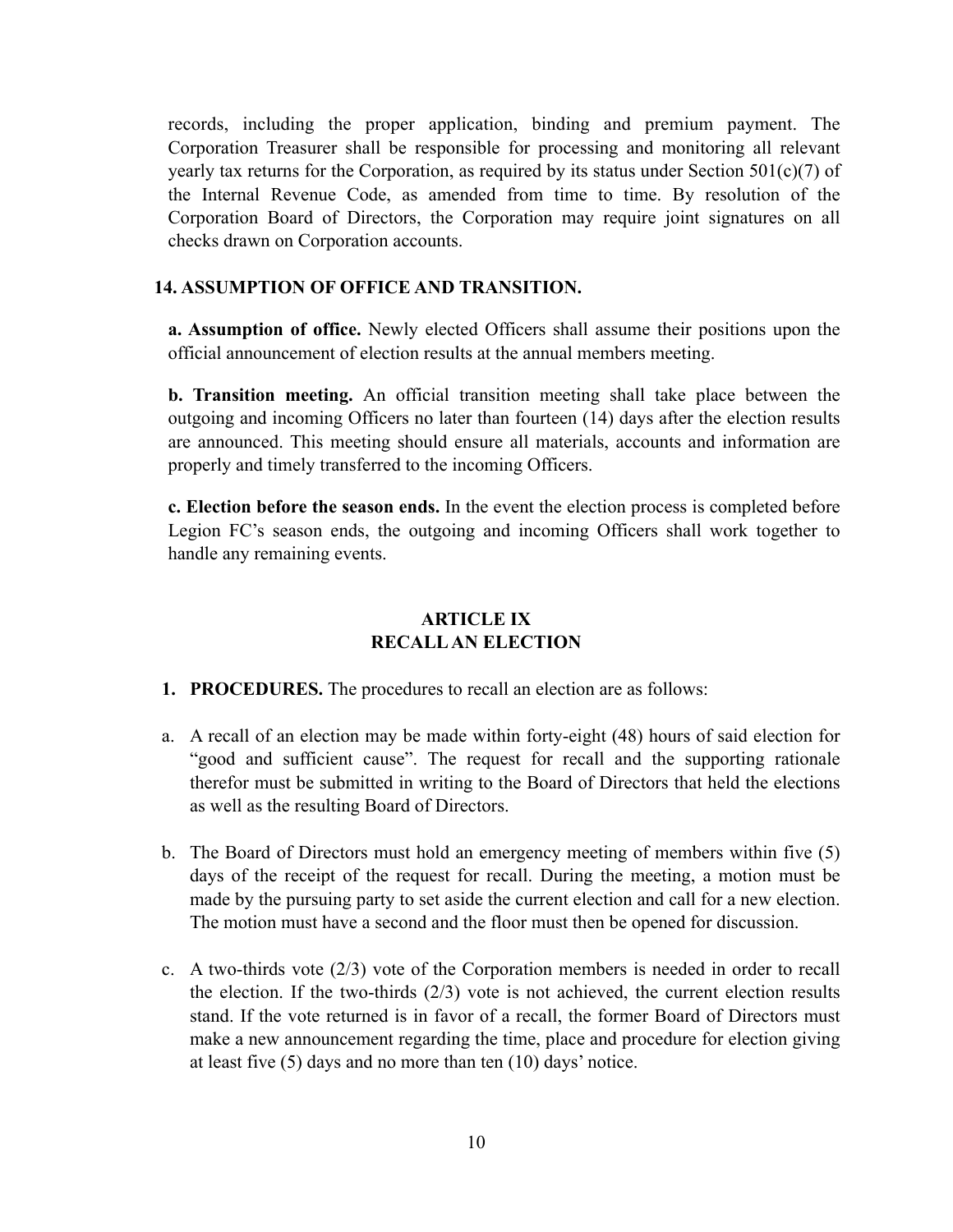# **ARTICLE X RECALL OF OFFICERS**

**1. PROCEDURES.** Procedures for removal from elective office shall be instituted through the filing of a written recall petition. The recall petition requires signatures from one third (1/3) of the Corporation members or by a majority of the elected officers of said Corporation.

- a. **Administrative**. The Corporation President shall be the Administering Officer of the recall unless the President is the subject of the removal, in which case the Administering officer becomes the Vice President.
- b. **Petition for Removal.** The petition for each officer whose removal is sought shall be transmitted to the Administering Officer. The recall petition shall contain a clear and concise factual statement of the acts or practices alleged to constitute "good and sufficient cause" for removal from office. Violation of the Code of Conduct, including malfeasance, misfeasance, or nonfeasance, shall constitute good and sufficient cause for removal from office of any such officer. The Administering officer shall immediately furnish to the cited officer a copy of the petition.
- c. **Answer.** Within five (5) days after the receipt of the petition for removal, the cited officer shall transmit an answer to the Administering Officer. Such answer shall contain (1) a concise statement of the facts constituting each ground of defense, and (2) specific admission, denial, or explanation of each fact alleged in the petition; or if the cited officer is without knowledge thereof, a statement to that effect. Failure of any cited officer to file an answer in the time specified shall authorize the Administering Officer, without further procedures, to declare the office vacant and to require the cited officer to surrender all Corporation property.
- d. **Submission for Vote.** Upon receipt of the cited officer's answer, the Administering Officer shall publish the petition and answer to the Corporation for a vote on the matter. Along with the petition and answer, the Administering Officer shall publish the time, place, and purpose of the vote giving no less than seven (7) days' notice.
- e. **Voting.** Upon receipt of the recall petition and answer, each Corporation member shall vote pursuant to the following procedures:

i. Voting shall take place at a Corporation meeting which members have been given proper notice of as prescribed in Section 1(d) of the Article *or* the vote may be done electronically via e-mail or using an online poll. If an online poll is used, it should not allow more than one vote per person.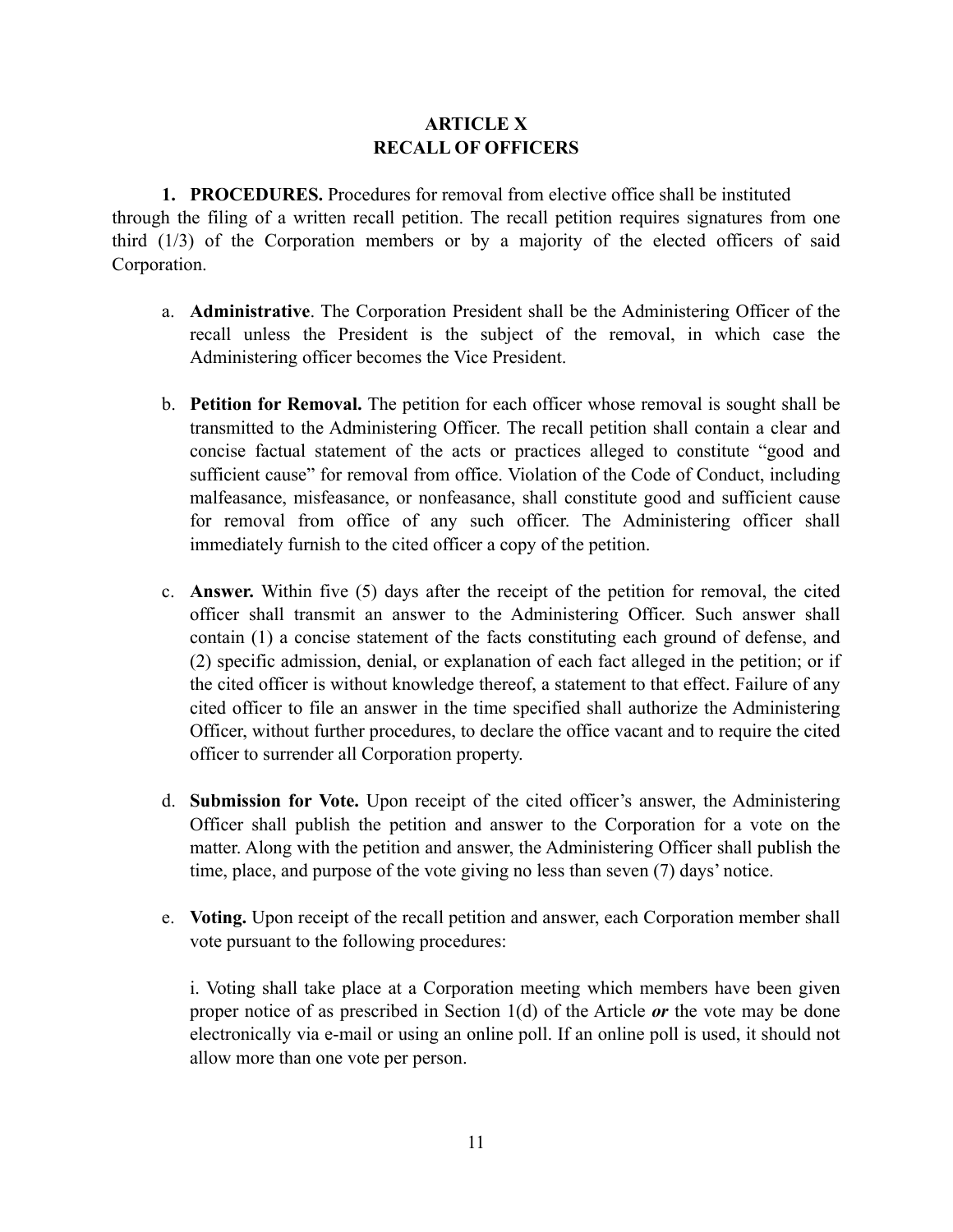ii. If the voting takes place at a Corporation meeting, the petition and answer shall be read aloud to the membership before the vote is taken, except that this procedure may be waived if copies have been furnished to all members.

iii. No proxy voting shall be permitted.

iv. A two-thirds (2/3) affirmative vote of all members is required for the removal of the cited officer.

**2. DISPOSITION OF PROPERTY.** If the cited officer is removed from the position held, the Administering Officer shall require the cited officer to surrender all Corporation property and records.

**3. APPEAL.** Any officer removed hereunder may appeal such decision to the Board of Directors. Such appeal shall be limited to (1) the question whether "good and sufficient cause" has been shown

### **ARTICLE XI BOARD OF DIRECTORS**

**1. COMPOSITION.** The Board of Directors of this Corporation shall be composed of the duly elected Corporation officers.

**2. DUTIES.** The Board of Directors shall be responsible for the proper, efficient, and effective operations of the Corporation. It shall schedule, plan, and implement Corporation programs, projects, functions and meetings with the major objective of fulfilling the Magic City Brigade's purpose. The Board of Directors shall also ensure the continuing of this Corporation by acquiring new members and conducting activities in line with its stated purpose.

**3. LIABILITES OF DIRECTORS.** No Director or Officer of the Corporation shall be personally liable to its creditors or for any indebtedness or liability and any and all creditors shall look only to the Corporation's assets for payment. Further, neither any office, the Board of Directors nor any of its individual members shall be liable for acts, neglects or defaults of an employee, agent or representation selected with reasonable care, nor for anything the same may do or refrain from doing in good faith, including the following if done in good faith: errors in judgment, acts done or committed on advice of counsel, or any mistakes of fact or law.

### **ARTICLE XII BOARD MEETINGS**

**1. MEETINGS.** The Board of Directors shall meet at least once a quarter upon the call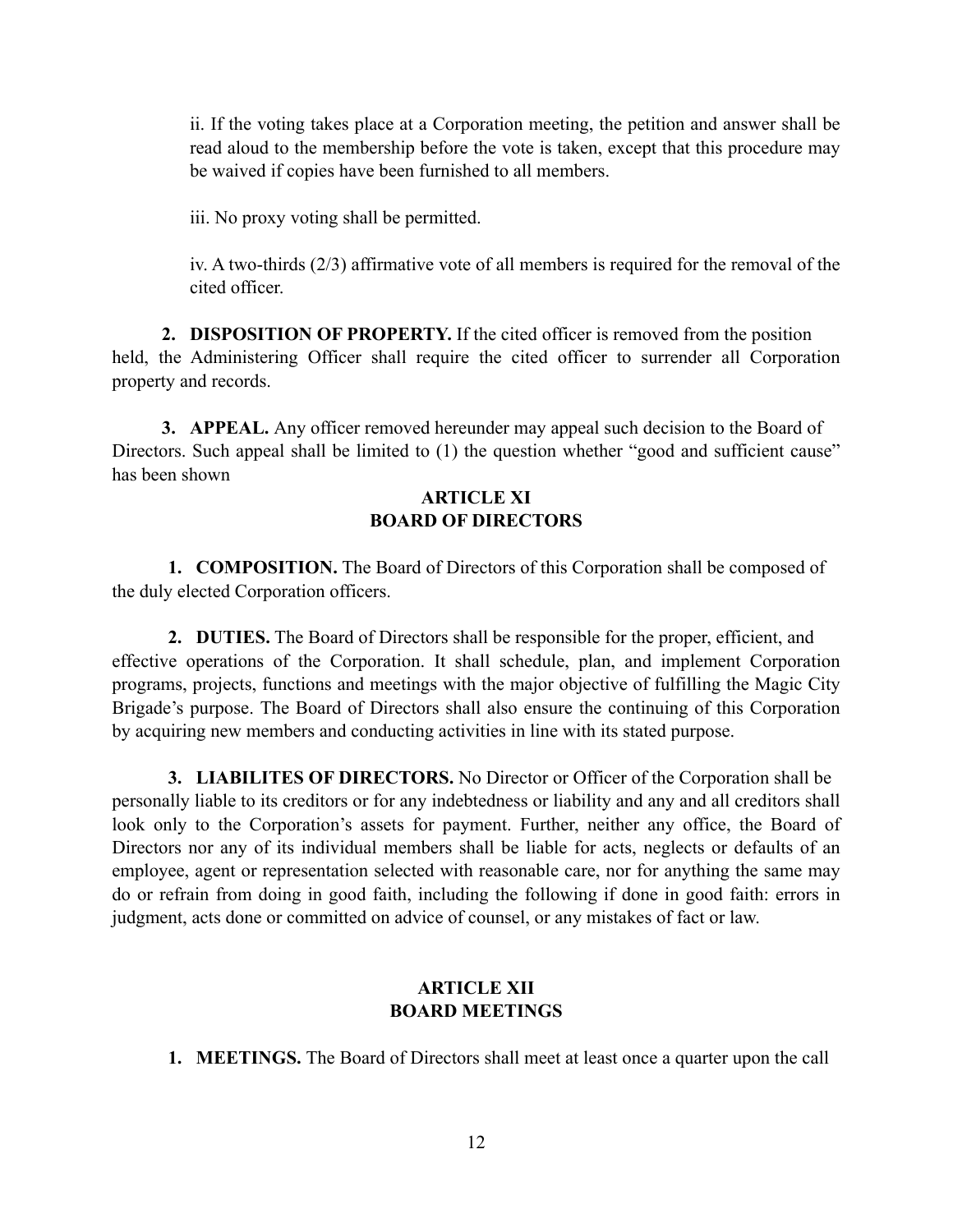of the Corporation President to consider, discuss, plan, direct, and implement the operations of the Corporation. It shall coordinate the work of the various committees of the Corporation and shall develop a projected schedule of Corporation operations.

2. **QUORUM; VOTING.** A quorum for voting purposes shall consist of at least onehalf of the members of the Board of Directors. The act of the majority of the Directors at a meeting at which a quorum is present shall be the act thereof, including with respect to any amendment to these bylaws or the Certification of Incorporation.

# **ARTICLE XIII CORPORATION COMMITTEES**

1. **COMMITTEE ESTABLISHMENT.** Committees may be established by the Board of Directors in areas including, but not limited to: general affairs of the Corporation, finance, events, developing new Directors, recruiting new members, PR and marketing, team relations, arts and outreach, charitable causes, vision, soccer team formation and road trip organization.

# **2. COMMITTEE MEMBERSHIP.** The Board of Directors shall appoint

Directors/Officers and members of the Corporation to serve as the members of such committees. The Board shall also select a Director to serve as the Chairperson of each committee.

**3. POWERS OF THE PRESIDENT.** With respect to committees of the corporation, the President, with the approval of the Board of Directors, may:

- **(1)** Fill any vacancy in such committee;
- **(2)** Appoint one or more persons to serve as alternate members of any such committee, to act in the absence or disability of members of any committee with all the powers of such absent or disable members of a committee;
- **(3)** Abolish any such committee; and
- **(4)** Remove any members of such committees at any time with or without cause.

**4. LIMITATIONS.** Except in cases where these Bylaws or the Board of Directors has by written resolution provided otherwise, the function of any committee is as an advisory group to the Board of Directors. No member of any committee, without the prior written consent of the Board of Directors, has the authority to purchase, collect funds, open bank accounts, implement policy or bind or obligate the Corporation or its Board of Directors in any way or by any means. All such powers expressly reserved to the Board of Directors and the officers of the Corporation.

5. **CHAPTERS.** Chapters of the Corporation, dubbed "Battalions" (or such other name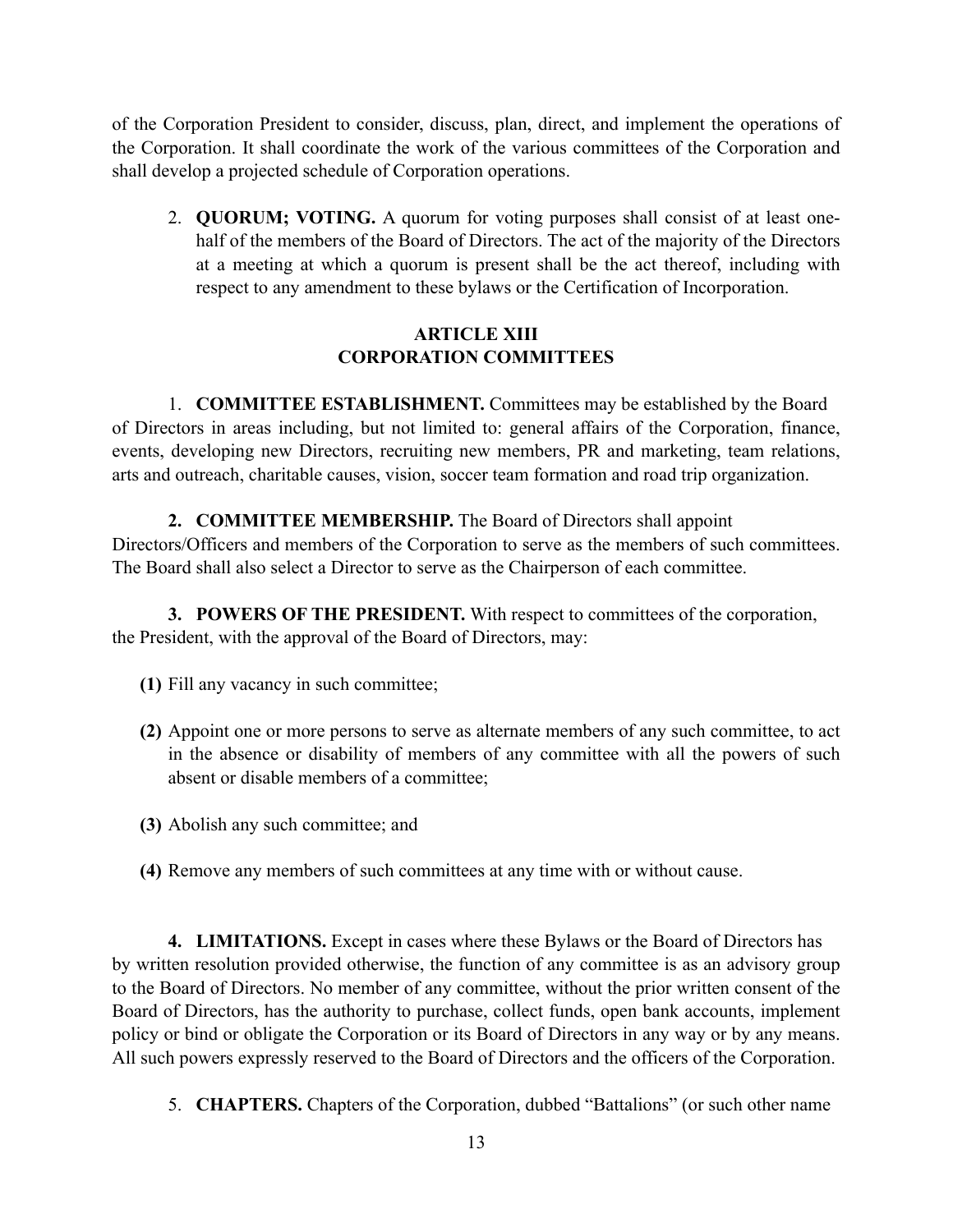as the Board may determine), may be established pursuant to procedures to be established by the Board of Directors and to further the purposes of the Corporation.

# **ARTICLE XIV FINANCIAL MATTERS**

**1. FISCAL YEAR.** The fiscal year of the Corporation shall be determined by the Board of Directors.

**2. PROPERTY OF THE CORPORATION.** The title to all property of the Corporation, both real and personal, shall be vested in the Corporation. No Director, officer or employee or member of a committee of, or other person connected with, the Corporation shall be entitled to any interest in such property, or be entitled to personal or private use of same.

**3. FINANCIAL ACCOUNTS.** The Corporation may establish one or more checking accounts, savings accounts or investment accounts with appropriate financial entities or institutions as determined in the discretion of the Board of Directors to hold, manage, or disburse any funds for Corporation purposes. All checks, drafts or other orders for the payment of money, and all notes or other evidences of indebtedness issued in the name of the Corporation, shall be signed by such officer(s) or agent(s) of the Corporation, and in such a manner, as is determined by the Board of Directors from time to time.

**4. CONTRIBUTION GIFTS AND BEQUESTS.** Contributions, gifts and bequests may be accepted by the Corporation in accordance with its policies and shall be subject to the approval of the Board of Directors. Unless otherwise designated by the donor or otherwise prescribed by statute or law, such gifts, bequests or contributions shall be utilized for the purposes of the Corporation at the discretion of the Board of Directors.

**5. ASSESSMENTS.** The Corporation may, from time to time, by a majority vote, levy special assessments upon all members of the Corporation, provided that such be levied at a regular or special meeting called for such purpose, and the members of the Corporation are notified of such proposed action prior to such meeting. No such assessment shall exceed an amount equal to the annual dues of the Corporation. Upon approval by the Corporation, such assessment shall be a financial obligation of each members of the Corporation and shall be paid to the Corporation Treasurer.

**6. CONTRACTS.** The Board of Directors may authorize any officer or agent to enter into any contract or execute and deliver any instrument in the name of and on behalf of the Corporation. Such authority may be general or confined to a specific instance. Unless so authorized by the Board of Directors, no officer, agent or employee shall have any power or authority to bind the Corporation by any contract or engagement, or to pledge its credit, or render it pecuniary liable for any purpose or to any amount. When the execution of any contract or other instrument has been authorized by the Board of Directors without specification of the executing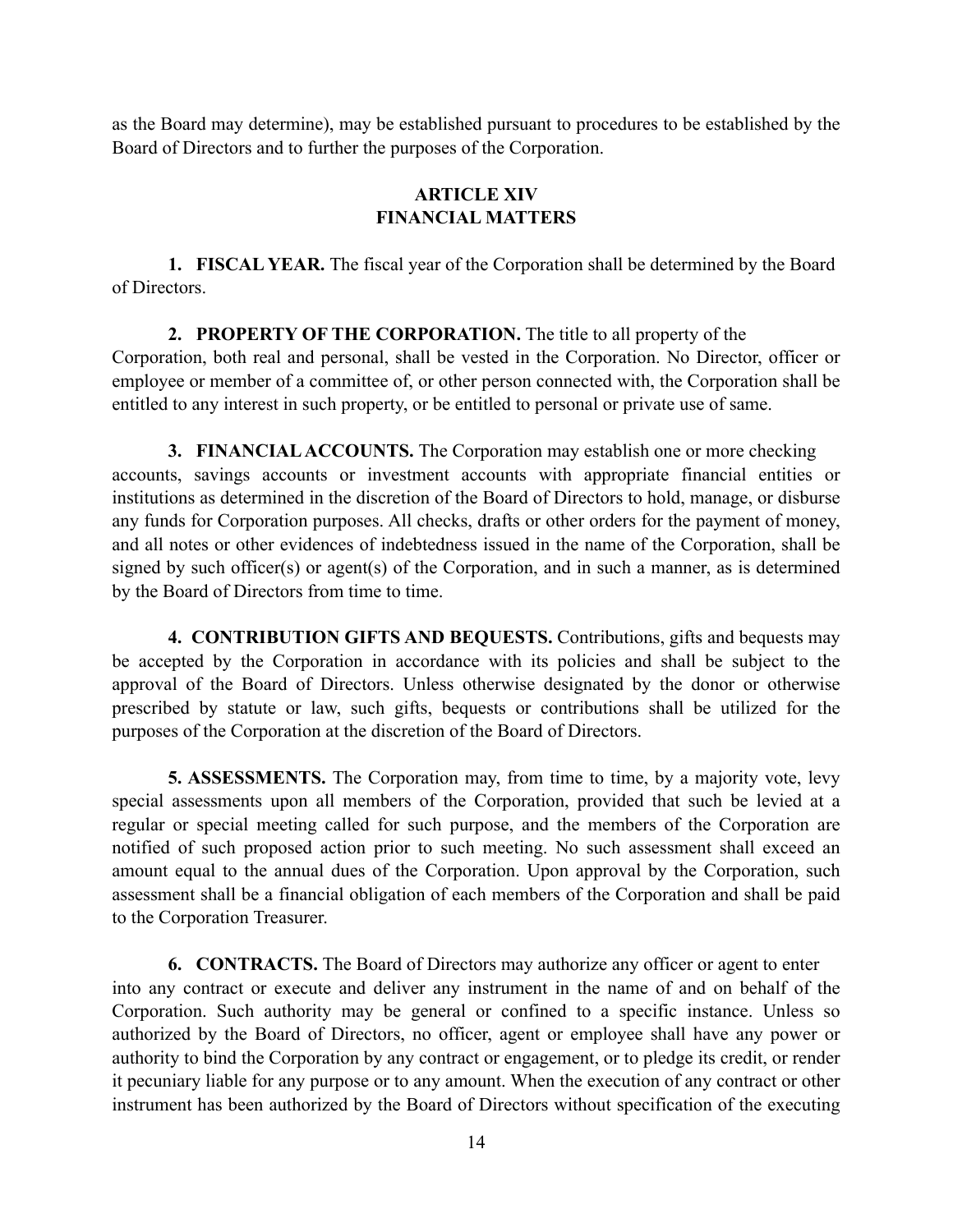officer, the President, either alone or with the Secretary or any Assistant Secretary, may execute the same in the name of, and on behalf of, the Corporation, and any such officer may affix the corporate seal (if any) of the Corporation thereto.

**7. APPOINTMENT & EMPLOYMENT OF ADVISORS.** The Board may from time to time appoint, as advisors, persons whose advice, assistance and support may be deemed helpful in determining policies and formulating programs for carrying out the Corporation's purposes. The Board is authorized to employ such persons, including an executive officer, attorneys, accountants, agents and assistants as in its opinion are needed for the administration of the Corporation and to pay reasonable compensation for services and expenses thereof.

8. **FINANCIAL STATEMENT AND REPORTS.** An independent auditor appointed or approved by the Board shall, at such time as the Board of Directors determines, prepare for the Corporation as a whole, a consolidated financial statement, including a statement of combined capital assets and liabilities, a statement of revenues, expenses and distributions, a list of projects and/or organizations to or for which funds were used or distributed and such other additional reports or information as may be ordered from time to time by the Board of Directors. The auditor shall also prepare such financial data as may be necessary for returns or reports required by state or federal government to be filed by the Corporation. The auditor's charges and expenses shall be proper expenses of administration.

**9. INDEBTEDNESS.** The affairs of the Corporation shall be conducted upon a sound financial basis and no Corporation indebtedness shall be incurred without the prior approval of a vote of two-thirds (2/3) of the Corporation membership.

## **ARTICLE XV IRC 501(C)(7) TAX EXEMPTION PROVISIONS**

**1. ACTIONS JEOPARDIZING TAX STATUS.** Notwithstanding any other provision of these Bylaws, the Corporation, not any of its members, Directors, officers, employees or representatives shall take any action or carry on any activity by or on behalf of the Corporation not permitted to be taken or carried on by an organization exempt under Section 501(c)(7) of the Internal Revenue Code and its regulations as they now exist or as they may hereafter be amended.

**2. PROHIBITION AGAINST PRIVATE INUREMENT.** No part of the net earnings of the Corporation shall inure to the benefit of, or be distributable to, its members, Directors, officers or private persons, except that the Corporation shall be authorized and empowered to pay reasonable compensation for services rendered and to make payments and distributions in furtherance of the purposes of the Corporation.

**3. DISTRIBUTION OF ASSETS.** Upon the dissolution of the Corporation, its assets